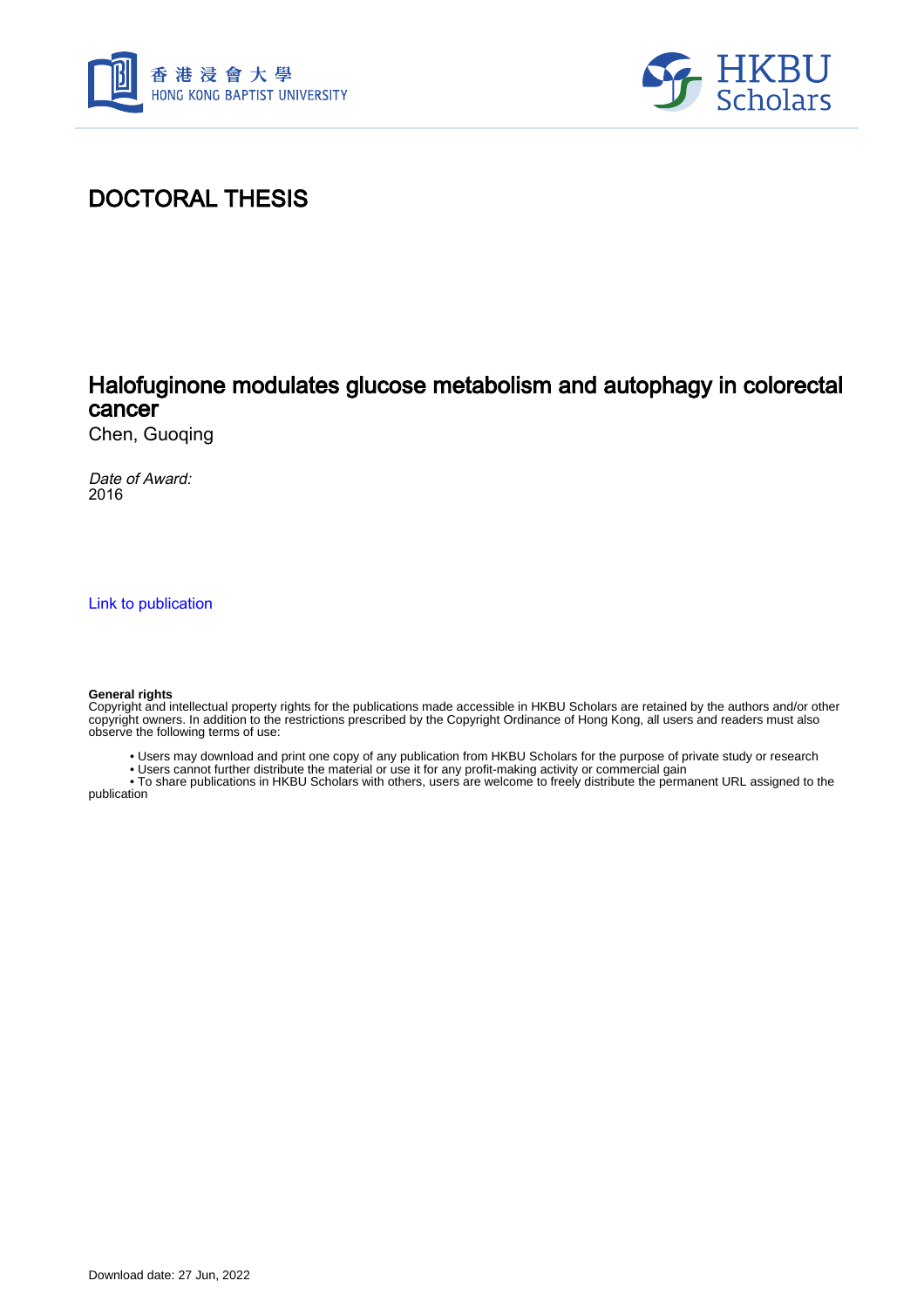### **ABSTRACT**

Cell metabolism disorder is considered as both direct and indirect consequence of oncogenic mutations for tumoigenesis. Autophagy is a metabolic stress response and a mechanism of natural cellular degradation. It is believed that autophagy, as well as metabolism, is a crucial process for the adaptation of cancer cells to changes in nutrient availability. Understanding the relationship between metabolism and autophagy and targeting on the key steps are regarded as a promising strategy to treat cancer.

Halofuginone (HF), a semisynthetic quinazolinone alkaloid originally derived from the plant *Dichroa febrifuga* Lour., has gained attention for its potential therapeutic effects in a variety of cancers. We hypothesize that HF may inhibit cancer cell proliferation by inducing changes in glucose metabolism and modulating related autophagy. A series of studies, from *in vitro* to *in vivo*, were designed to approve this concept in colorectal cancer (CRC).

Firstly, we found that HF inhibited human CRC cell proliferation and induced the generation of reactive oxygen species (ROS) and apoptosis. As expected, a reduced level of NADPH was also observed, at least in part due to inactivation of glucose-6-phosphate dehydrogenase (G6PD) in pentose phosphate pathway (PPP) upon HF treatment. Given these findings, we further investigated metabolic regulation of HF through Akt/mTORC1-mediated aerobic glycolysis and found that HF downregulated the Akt/mTORC1 signaling pathway. Moreover, metabolomics found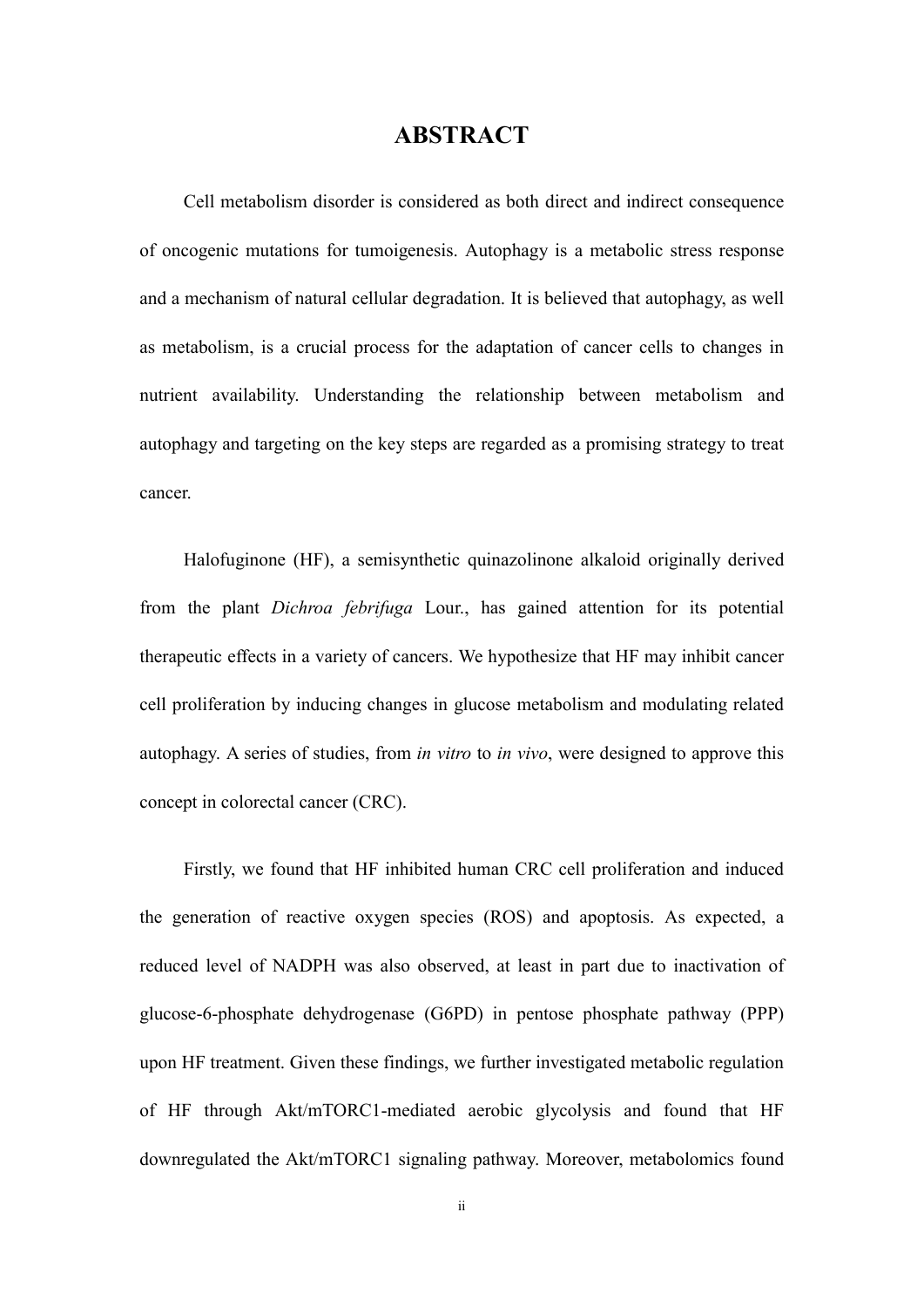slower rates in both glycolytic flux and glucose-derived tricarboxylic acid cycle flux. Meanwhile, both glucose transporter GLUT1 and hexokinase-2 in glycolysis were suppressed in CRC cells by HF. These findings support our notion that HF regulates the Akt/mTORC1 signaling pathway to dampen glucose uptake and glycolysis in CRC cells. Furthermore, HF retarded tumor growth in nude mice inoculated with HCT116 cells and reduced the viability of primary cells from the tissues of CRC patients. This finding further confirmed our hypothesis that HF inhibits CRC cell growth through metabolic regulation of Akt/mTORC1.

Because mTORC1 can inhibit autophagy through phosphorylation and inactivation of the initiating kinase ULK1 in cancer cells, we further studied the HF effects on CRC in different nutritional conditions. The results showed that HF in nutrient-rich conditions could reduce SQSTM1/p62 through mTORC1-mediated phosphorylation at Ser757 of ULK1. More interestingly, HF elevated SQSTM1 protein level in low nutrient condition through AMPK-mediated phosphorylation at Ser317/777 of ULK1. It showed that HF could regulate nutrient-sensing mTORC1-ULK1 or AMPK-ULK1 to dually modulate autophagy in CRC cells. Further study by using a variety of methods, including mRFP-GFP-LC3 puncta formation, transmission electron microscope (TEM) analysis and monodansylcadaverine (MDC) staining, found that HF could induce autophagosome formation and inhibit autophagosome membrane elongation, depending on nutrient-sensing pathways. Furthermore, we found HF pronouncedly enhanced expression level of *Atg7* under nutrient-rich conditions while it decreased *Atg7* in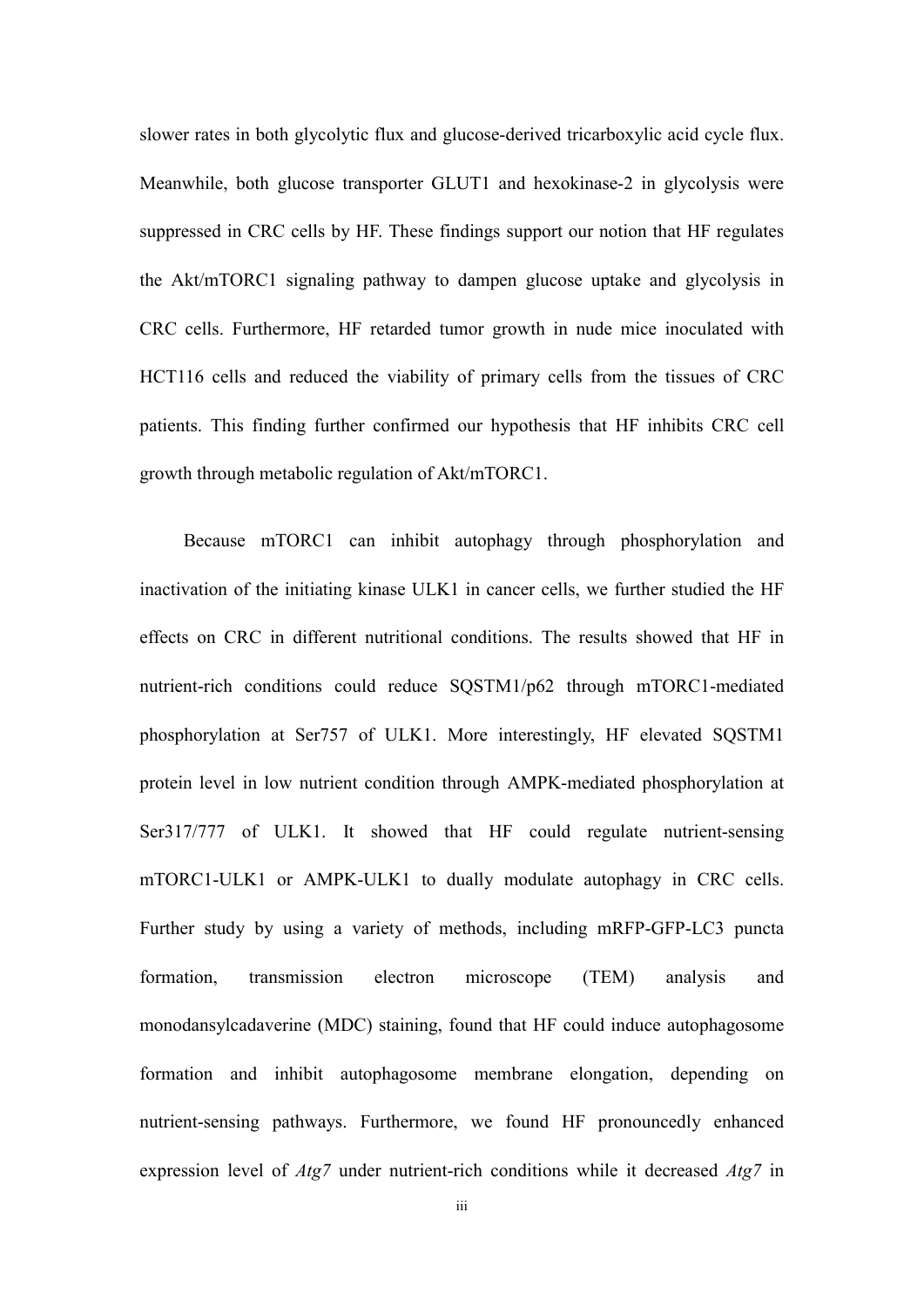CRC cells under nutrient-poor conditions. These two findings imply that *Atg7* is required in dual regulation of autophagic flux depending on nutrient conditions. This conclusion was then validated by comparing with autophagy-related proteins in *Atg7* knockout (KO) MEFs and Wild-type (WT) MEFs upon HF treatment. Importantly, through analysis of metabolome and metabolic enzymes, we found that HF inhibited glycolysis under nutrient-rich conditions while it inhibited gluconeogenesis under nutrient-poor conditions in an *Atg7*-dependent manner. In subsequent studies, we found that caloric restriction (CR) in a xenograft mouse model, which mimics low nutrition *in vitro*, enhanced the anticancer activity of HF*.* Further analysis of the expression of TQTSM1 and LC3 in tumor tissues demonstrated that HF is an autophagic inducer in xenograft-bearing nude mice with *ad libitum* feeding, whereas it is an autophagic inhibitor when using CR.

In summary, this study explains how HF controls CRC cell growth through its influences on glucose metabolism and autophagy regulation. HF not only dually regulates autophagy *in vitro* and *in vivo* to inhibit cancer cell growth and proliferation through nutrient-sensing pathways under different conditions, but also modulates glycolysis/gluconeogenesis through an autophagic pathway. These results suggest that HF could turn out to be a potent therapeutic drug for treating CRC.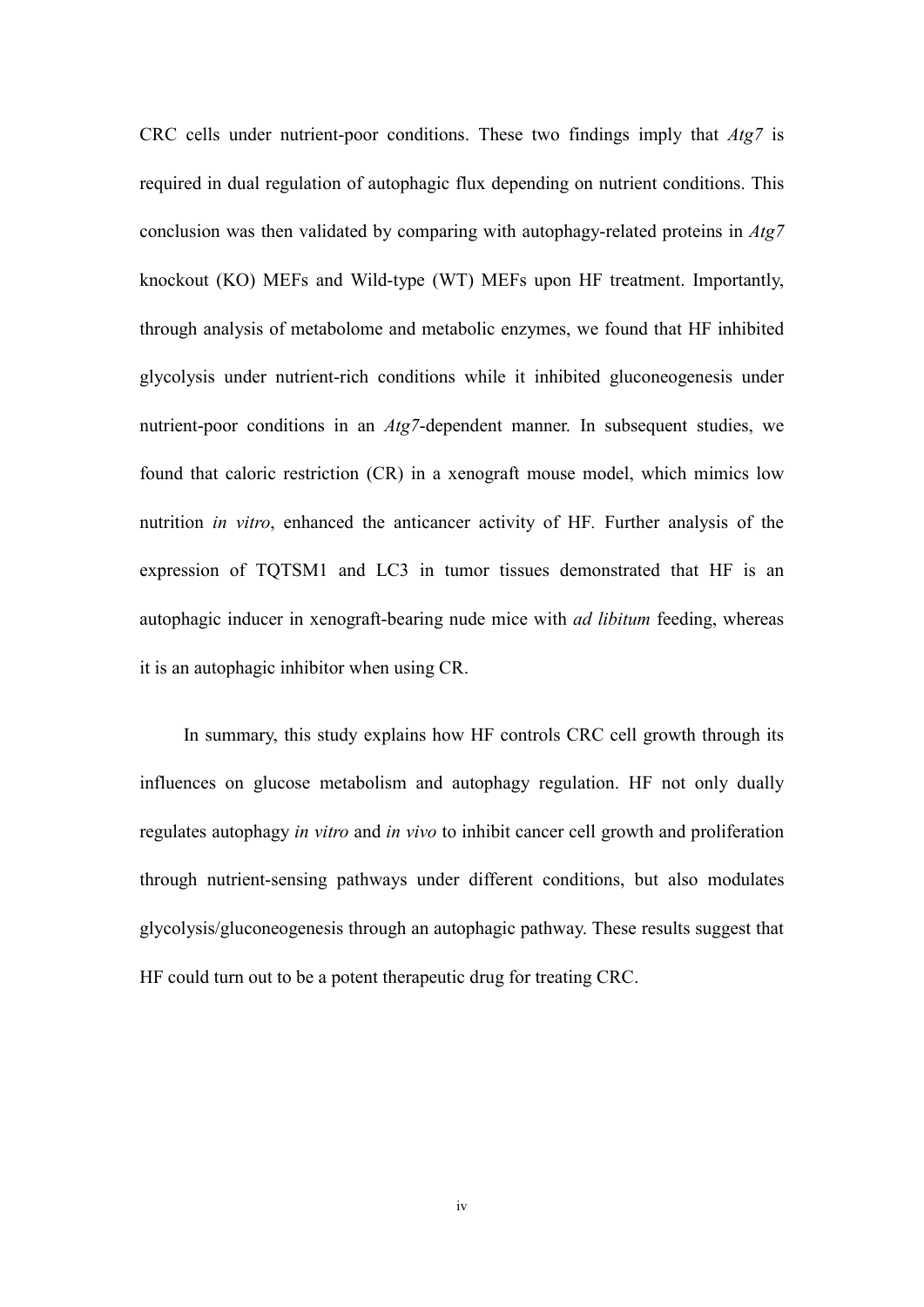# **TABLE OF CONTENTS**

| 1.5               |                                                              |  |  |  |  |
|-------------------|--------------------------------------------------------------|--|--|--|--|
|                   |                                                              |  |  |  |  |
| 1.7               |                                                              |  |  |  |  |
| <b>Chapter II</b> | Halofuginone Inhibits Glucose Metabolism through Suppression |  |  |  |  |
|                   |                                                              |  |  |  |  |
| 2.1               |                                                              |  |  |  |  |
| 2.2               |                                                              |  |  |  |  |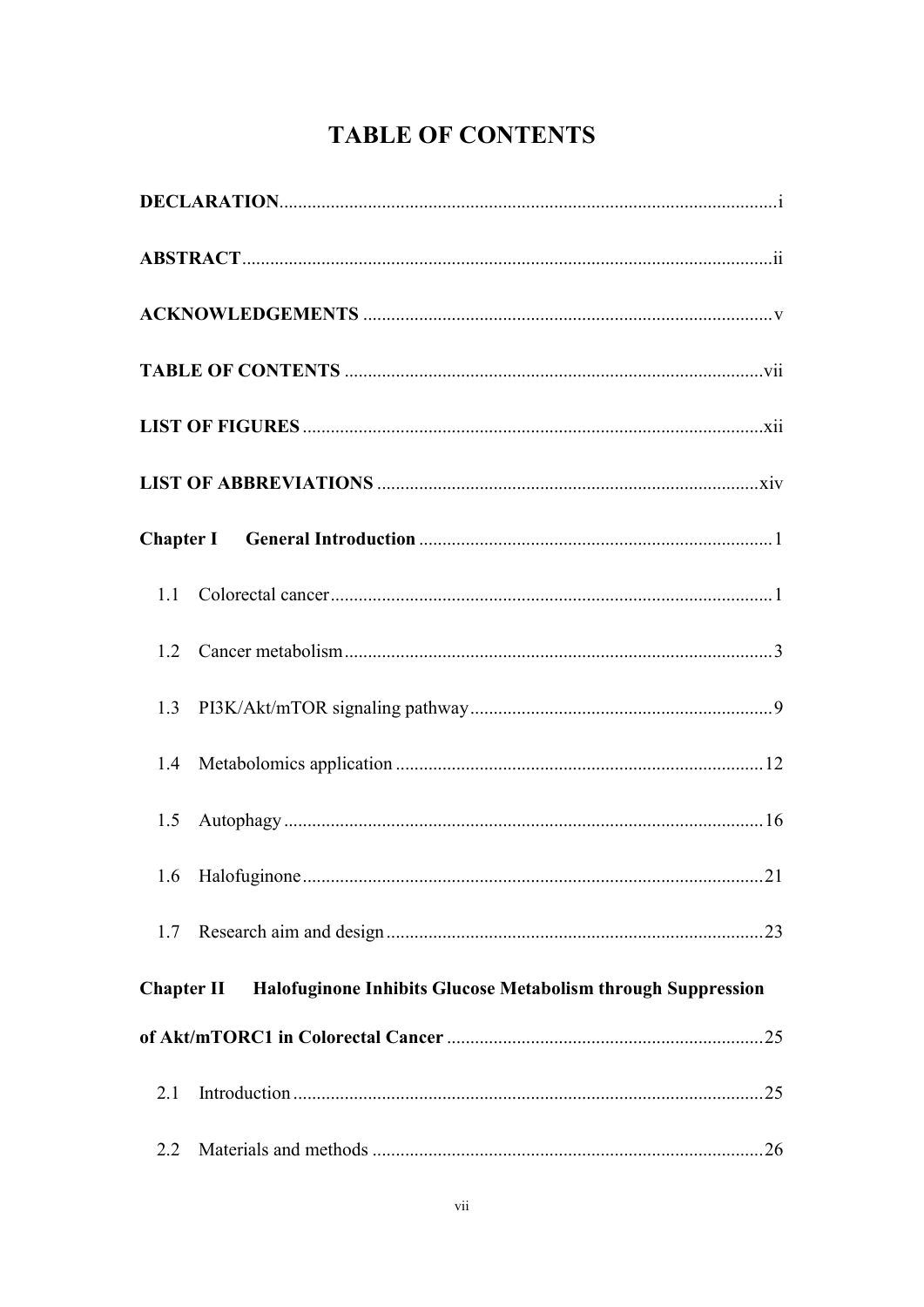| 2.2.14 |  |
|--------|--|
| 2.2.15 |  |
| 2.2.16 |  |
| 2.2.17 |  |
| 2.2.18 |  |
| 2.2.19 |  |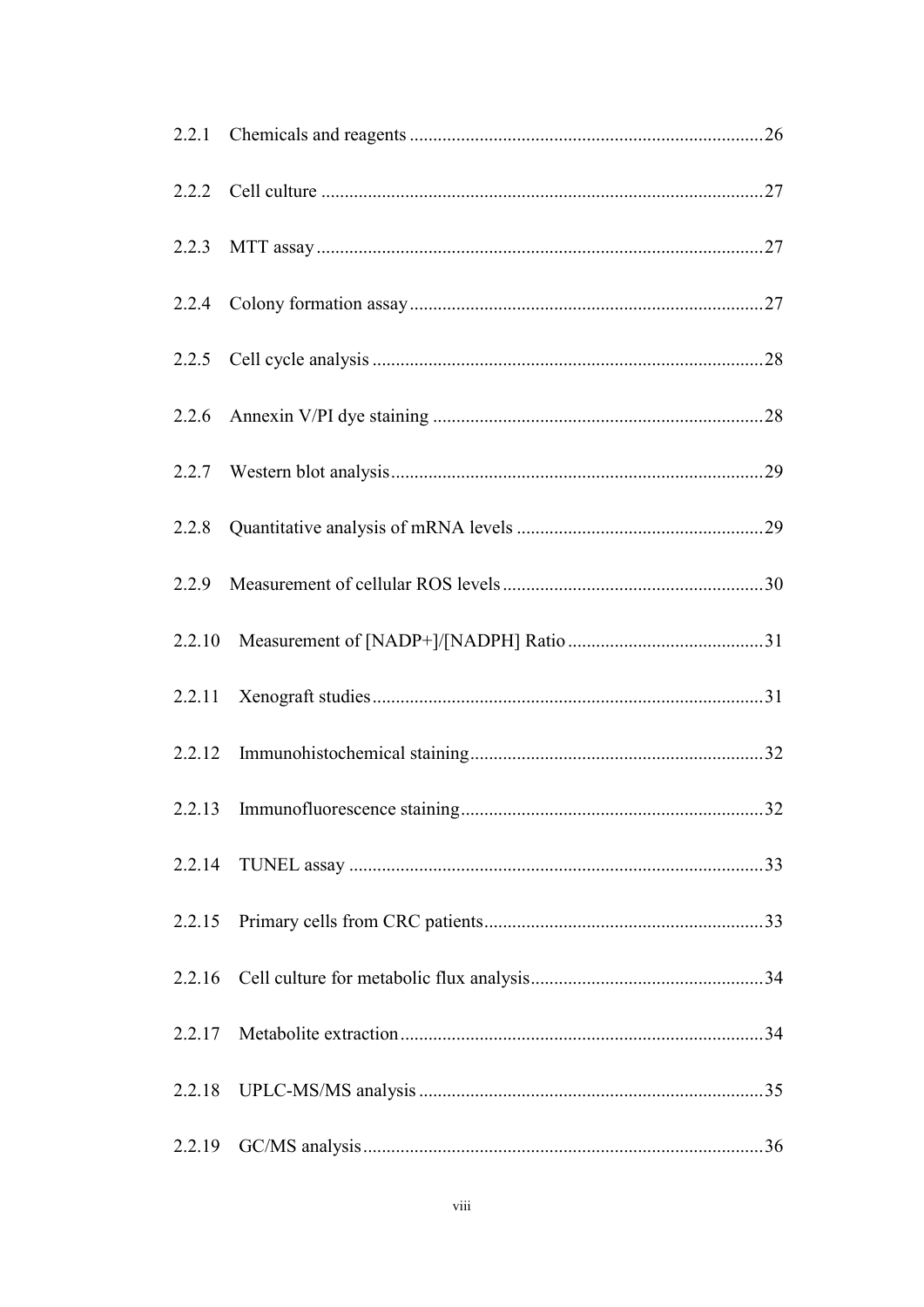| 2.3   |                                                                                |
|-------|--------------------------------------------------------------------------------|
|       | 2.3.1 HF inhibits proliferation and induces cell cycle arrest in G1/G0 phase38 |
|       | 2.3.2 HF induces apoptosis, increases ROS and decreases NADPH levels 42        |
|       | 2.3.3 HF downregulates Akt/mTORC1 signaling pathway, slows glycolysis and      |
|       |                                                                                |
|       |                                                                                |
|       |                                                                                |
|       |                                                                                |
|       |                                                                                |
|       | Chapter III Halofuginone Regulates Nutrient-Sensing mTORC1/AMPK for            |
|       |                                                                                |
| 3.1   |                                                                                |
| 3.2   |                                                                                |
| 3.2.1 |                                                                                |
|       |                                                                                |
| 3.2.3 | GFP-LC3-II and mRFP-GFP-LC3 translocation and imaging in living                |
|       |                                                                                |